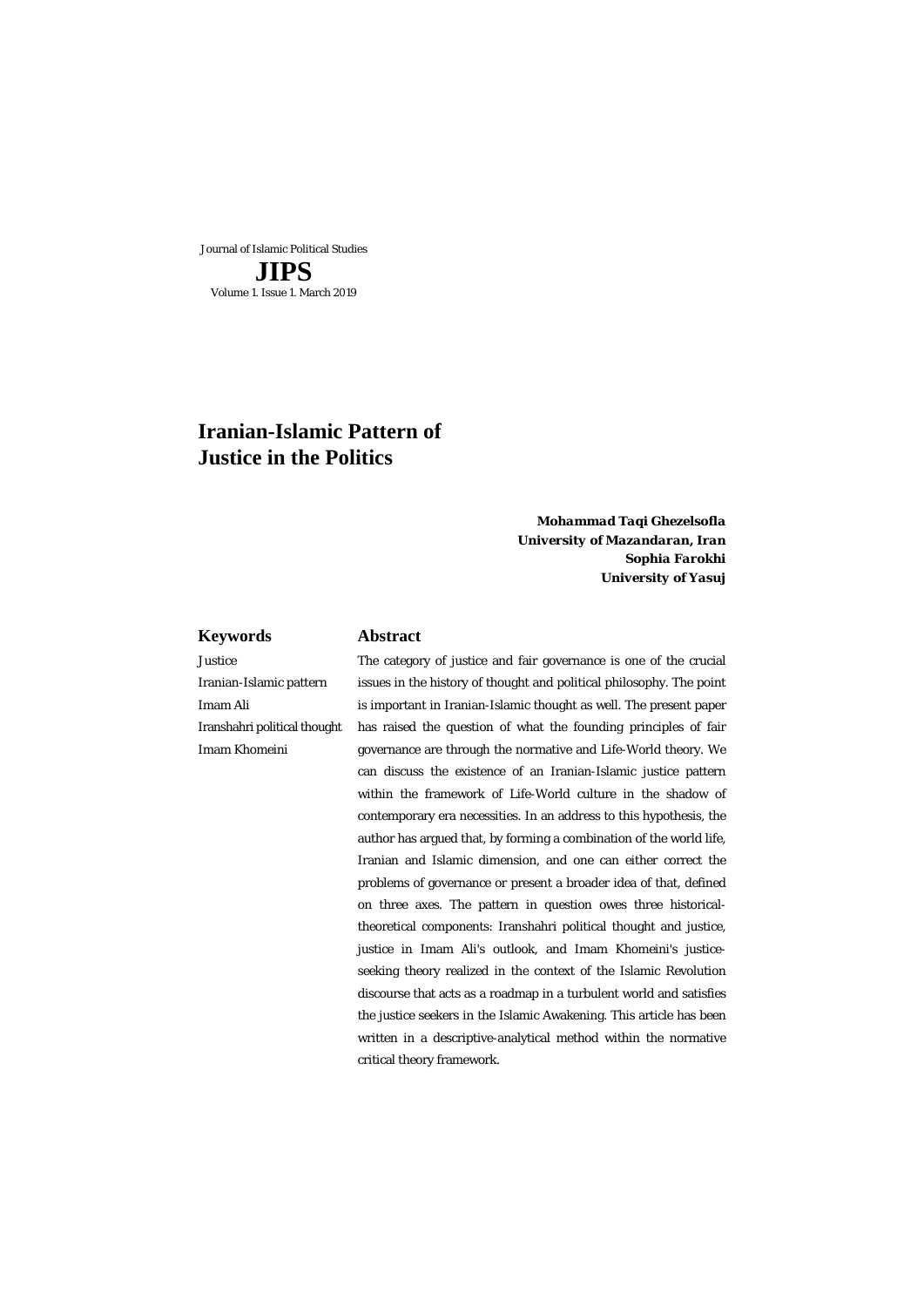## **Introduction**

During history, justice realization has been one of the most adorable ideals of most cultures and civilizations. To put in other words, since old times, there have been diverse interpretations of justice among different peoples plus their ethical and legal texts. Meanwhile, reflection concerning the history of justice theory from ancient times so far indicates that despite failure in comprehending the objectives in question, this significant point has been proved that the ideal of a good and hannonized society has been the actual demand of all great religions and philosophers in the entire world. Thus, the justice question is one of the most significant issues in political thought (in general) and in political philosophy (in particular) in Islam, the West, and the East. The first prominent work in the political thought history is Plato's Republic (Plato, 1987), and one of the furthermost significant recent works in this regard is John Rawls' Justice as Fairness.

Also at present, the political philosophy stage regarding justice is facing several competing discourses. The issue indicates live presence debate about different alternatives to the justice theory. One of these theories is utilitarianism school, which is rooted in John Stuart Mill and Jeremy Bentham's ideas. They regard the principle of utility as the only origin of just society. Within important theory presented by John Rawls, the theory of social contract talks about fair justice under the support of the liberal state. Contrary to that, the libertarian theory of Nozick and Hayek supports the notion of the neoliberal free market and minimal state. However, the most important challenge in this regard is the communitarian theory that supports "the right of being different" according to Otfried Höffe (Höffe, 2004, p. 101). In the present world, full of religious and ideological communities, it is not acceptable to call for a theory for all people. Postmodern critical thought and post-colonial theory have called the stage of justice theory in inviting the "other." Within the framework of mentioned objective developments and subjective changes, it is promising to provide new alternatives and theories on behalf of Islam World. Of course, enjoying various historical and intellectual layers, the life-world of Islamic societies can use historical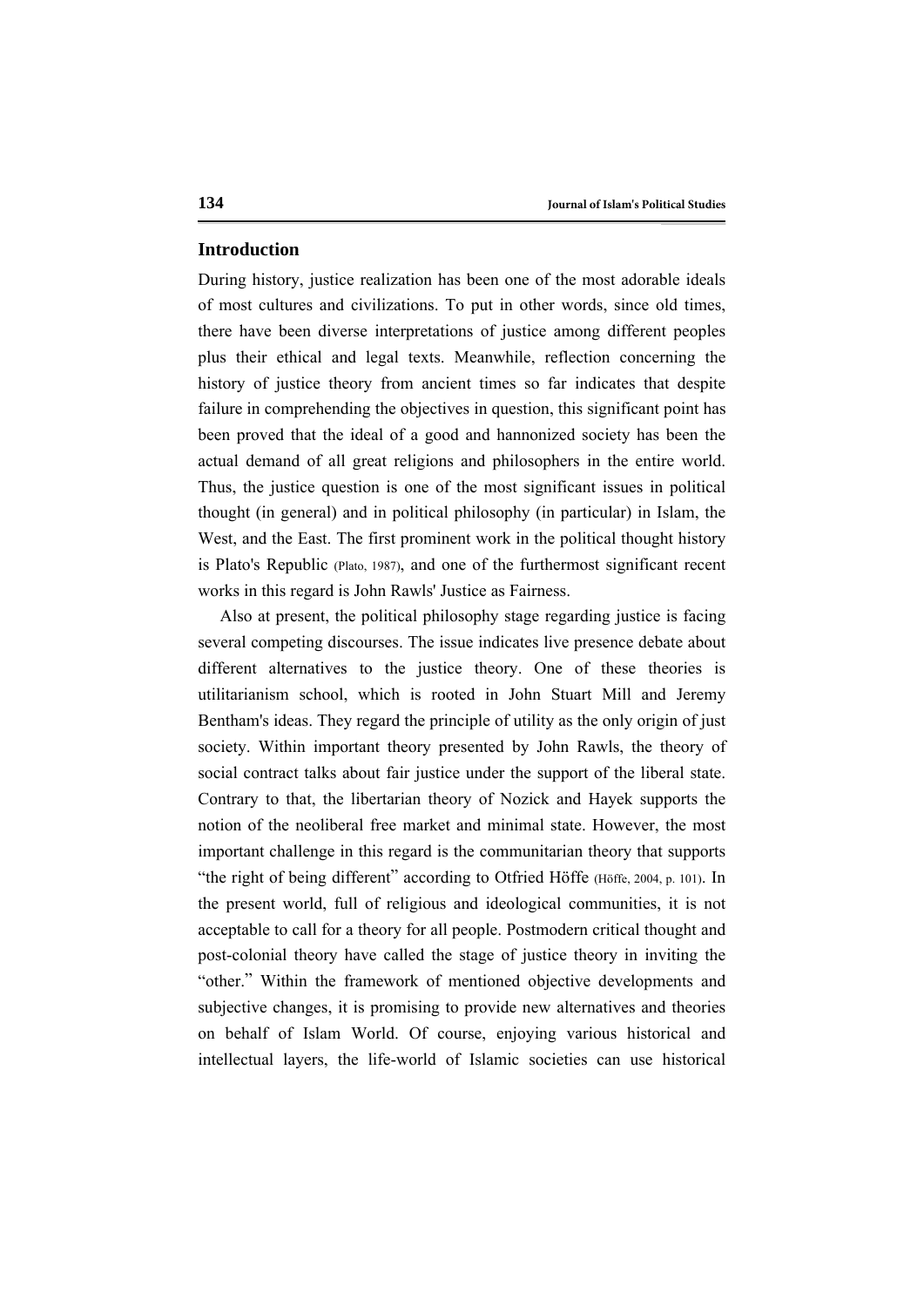capacity and welcome new patterns simultaneously. The crises of global security, covering the threat of ideological extremists like ISIS, to global warming, poverty and other visible inequalities have exacerbated the need to contemplate and deepen the institutions of social and political justice. While the global communication facilities have paved the grounds for sectors and territories to move in the line of knowledge and development, in many areas, the consolidation of black holes of misery observed. As Christian Delacampagne has argued, concerning justice scale and fair governing, "the health condition of the world is not good" (Delacampagne, 2003, p. 12).The lifeworld of Islamic societies with a variety of historical and civilizational layers can take advantage of this capacity and pave the way for novel and successful governing strategies.

The authors of this article seek to point out the significance of justice in today's high-tension world and discuss the necessities of the Islamic-Iranian pattern of justice within the Islamic-Iranian Life-world framework. In other words, if one considers the realm of justice and just society in a diversified linguistic and ethnic community like Islam World and define justice as applying moderation, bravery plus independence, then this question shall be raised: How can existing capacities in the Islamic-Iranian intellectual tradition assist this ideal? In other words, may one thinks within the framework of the Islamic-Iranian pattern of justice to reduce the challenge of injustice in the Middle East? If the answer is positive, then the next step shall be to provide necessities and components of the justice theory. Since this article is using the framework of critical normative theory, its principles and significance will be discussed briefly here.

### **Critical normative theory: a theoretical framework**

One of the important domains of applying normative theory is the topic of justice. Here, the critical theorists have targeted one of the most significant, continuous and controversial disputes.

Once raising the normative theories of justice, particularly facing the contemporary world problems, three streams are of importance. The first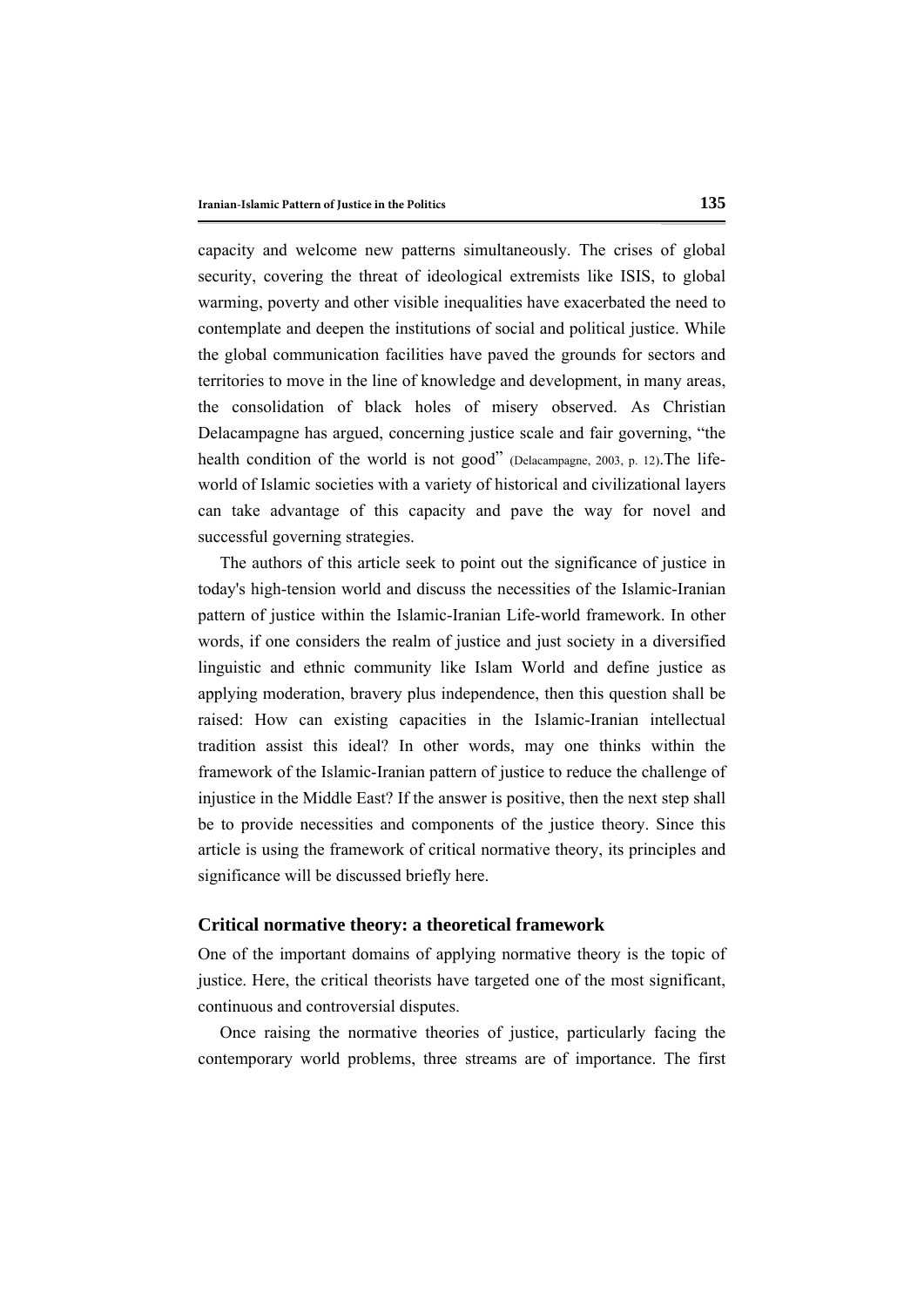stream is critical liberal approach provided by John Rawls within the framework of "Justice as Fairness"; this theory, which was developed by publishing "Theory of justice" (Rawls, 2004) is regarded as serious progress. In this book, by showing his affiliation with the social contract and normative thought, notably Kant, Rawls seeks to raise a general theory emphasizing human's unified nature and essence, so that the notion of justice as fairness is realized not only at national level but also at world levels. After various criticisms and other considerations, he decided to provide the theory of justice in a more certainmanner in which its western nature was explicitly expressed. By using the theory of social contract, Rawls decided to realize the possibility of establishing a fair or well-ordered society. In Rawls' thought, the unjustifiable shortages of liberal democracy are not neglected from his critical vision (Rawls, 2004).

The second critical current is communitarianism. Such thinkers as Alasdair MacIntyre, Charles Taylor and Michael Sandel criticize the justice claims of liberal democracy in their mechanical and atomist interpretation concerning the human being as isolated abstract "individual" and owing "eternal rights." On this basis, communitarians define a human being as a person belonging to various communities (including family, linguistic and cultural belongings) (Marsh & Stocker, 2008). As the third critical viewpoint, the postcolonial movement has similarly presented its specific interpretation ona sane and just society. At the same time, it will be possible to understand the postcolonial theoretical foundations whose theorists are mainly from the Third World by understanding the historical and epistemological nature of the unequal relationship between the Western world and the subaltern worlds. They believe that the "white western man" has regarded themselves as enjoying a superior civilization; thus they merit governing "non-white" civilizations. Consequently, the nature of political and economic action in liberal democracy throughout past two decades have been a kind of otherbuilding which are marginal, the Third World, Oriental and eventually Muslim communities, and they have considered them as subaltern ones (Gandhi, 2012). It seems that the common point of these three viewpoints is that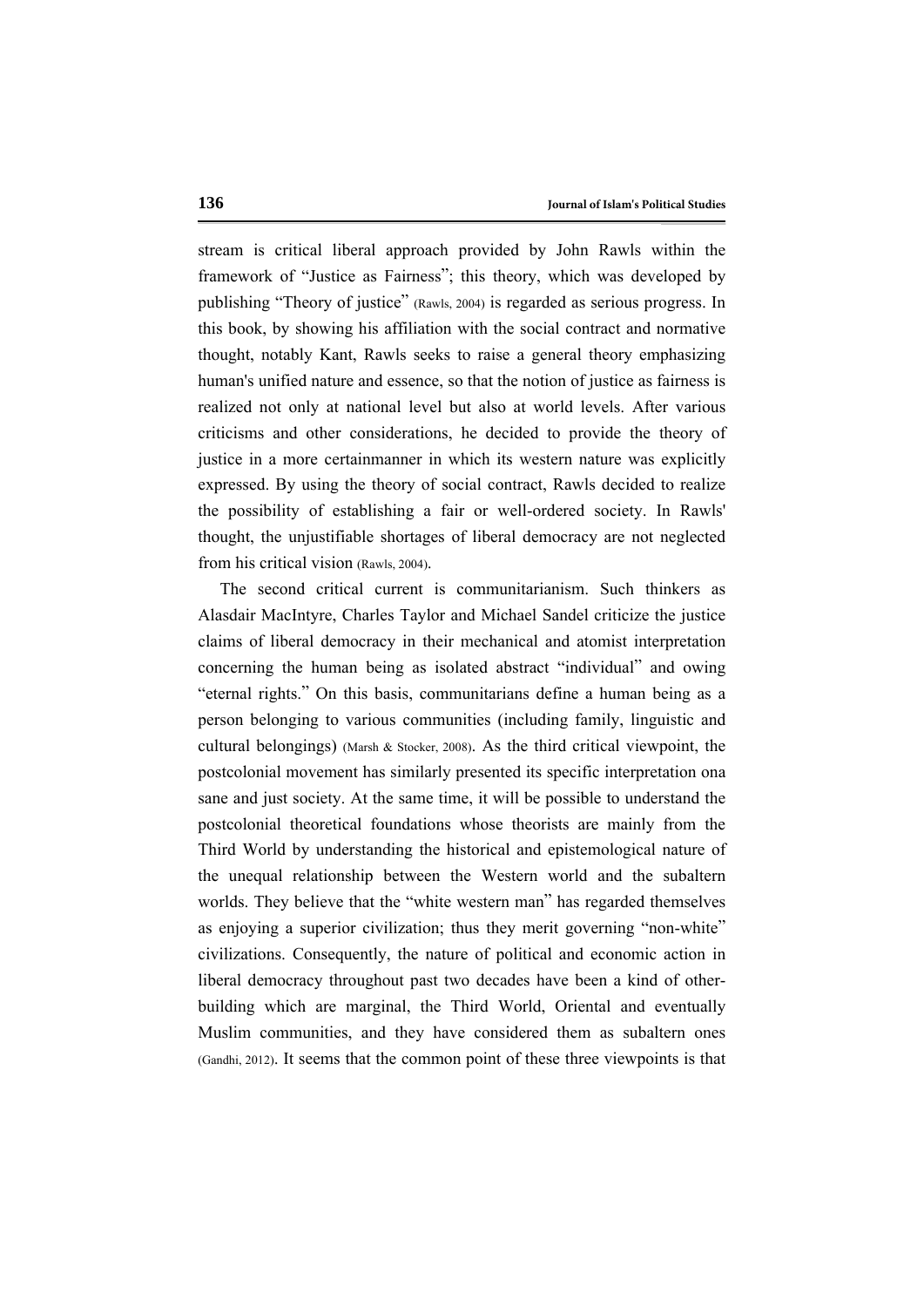liberal democracy in its continuous form cannot represent an ideal of justice at the world level despite the failure of communist myth.

Simultaneously, the central weakness of these theories including Rawls' is that Rawls' targeted notion could not succeed in the world by accepting "reasonable pluralism, "unless providing an alternative that covers the shortage. In other words, since Rawls regards his theory as a form of "realistic utopia" (Rawls, 2004, p. 23) he always hopes that the world governments move towards accepting his targeted principles and try to improve the world affairs gradually by observing the severe consequences of hostilities. As hinted above, by adding some Western epistemological and historical foundations, he seeks to classify human societies into three groups: (1) liberal (good) nations (2) decent (acceptable) nations plus (3) outlaw nations. In some critics' opinion, although classifying nations seems consistent with the principles of political theory, it is not in line with establishing equality and difference principles Rawls had emphasized already. In his book entitled "The Law of Peoples," Rawls interprets the concept of "difference" in an irregular and incorrect way, he, thus, classifies international law and banishes it from the international community, which is an authentic entity (Falsafi, 2011).

In this article, the theory of justice connects a form of a normative and adjusted model of justice, borrowed from Rawls' theory to the plural cultural life-world of the Middle East. Referring to this viewpoint, the part of Rawls' approach that emphasizes the necessity of reinforcing moral-political norms and relinquishes ultimate focusing on the liberal notion of democracy, is paid attention. In the interim, Rawls' civilization diversity and hierarchical order could be regarded as a departure for the plural context of the Iranian-Islamic pattern of justice in the Middle East. However, in the ultimate framework, this pattern avoids Rawls' theory shortages and problems. It means that even though in his book entitled "The Law of Peoples," Rawls has engaged in a broader concept of justice outside the Western meanness, but his ultimate focus is on that a just world is a world of liberal states; it is regarded as an obvious imperfection. After September 11th some analysts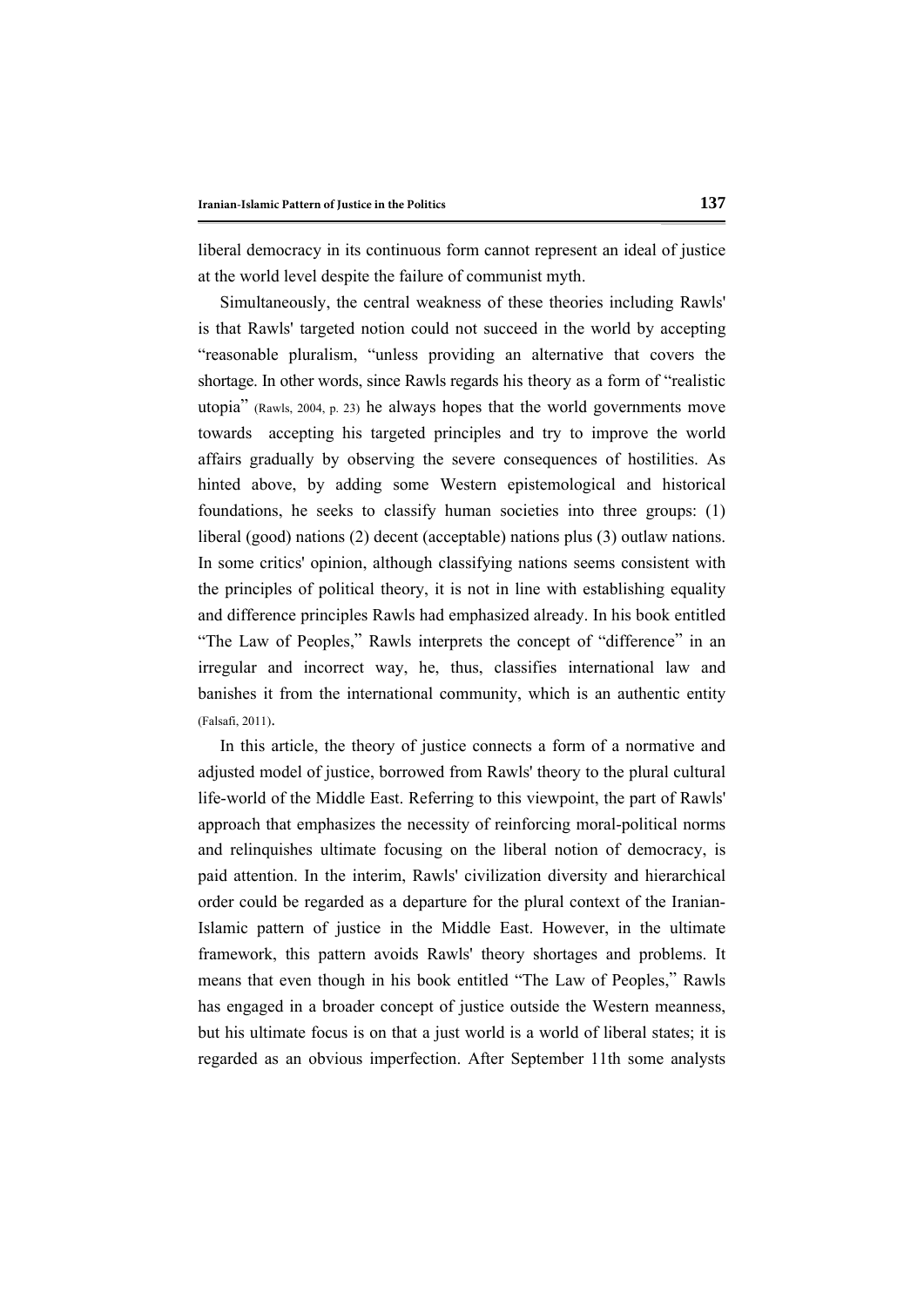have criticized Rawls and sought to show that Washington's just peace wants to combine Rawls' democratic peace with Fukuyama's end of history (Richardson, 2011).

Thus, such a pattern cannot spread justice in Iran, besides, imposing a pattern of justice for life-world of the Iranian-Islamic will culminate in being monolog situation if it is not .discussed in the public sphere. Since every monolog situation ultimately culminates in using force and obligation, the very situation will be unjust. The justice principles are regarded as valid, reasonable and acceptable if a rational consensus is being resulted from a verbal situation and ideal selection by the members of the very society. As Habermas says, there is no place for monolog and a truth-finder reason for solving the problems. Hence, given the importance of establishing an ideal verbal situation is a pre-requisite for justice plus main faults of Rawls' doctrine including founding on agreement, epistemological relativism, ethical pluralism, considering virtuous and non-virtuous notions and so on are raised, it seems necessary to provide a native Iranian-Islamic pattern of justice in the realm of life-world of the Middle East, which is inclusive and applicable.

Further to this, if a fair governor reflects the harmony adapted to the situation of the world by all its norms, the fundamental question would be how to integrate the quantity and quality of the matter proportionately, so that the expected fundamental idea of justice and fair administration will come true? What we call, the Iranian Islamic model is intended to reflect the civilization and brilliance of its own, which is bound up with literary, historical and ethical rituals. On the other hand, it can be effective for the current success of modern human beings in a modern religious society. Nonetheless, how do we live in the modern world today, so that the character of the "man's presence" (man-centered) and the life-blended with morality and sanctity would be possible? The fact seems to be concerned with those who thought about the ideological and intellectual foundations of Islamic revolution discourse. In a simpler sense, confronting the social division and the plan of justice promises in the Islamic revolution was not merely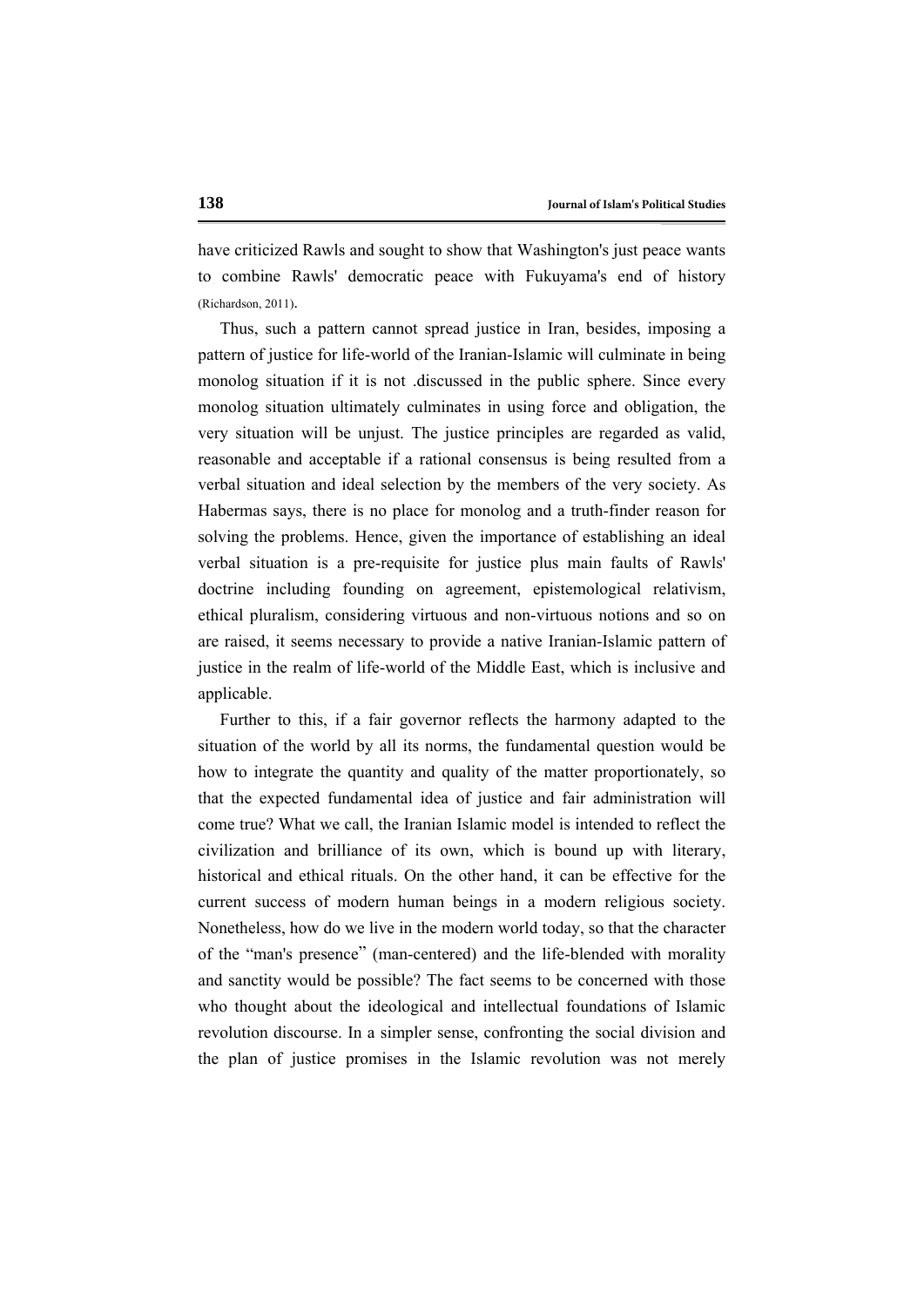ideological rather the realization and achievement of the social justice were one of the main goals and objectives of the Islamic Revolution in 1979. The Iranian-Islamic pattern has to establish justice in the Islamic world, and whether we can think within the framework of Iranian-Islamic justice, the authors believe that the Iranian-Islamic attitude can pave the way for this purpose.

Because the scrutiny of different aspects of justice allows us to come out of unjust web we are embedded, and accept that two origins of Iranshahri thought (native tradition) and Islamic thought (emphasizing Imam Khomeini's postcolonial political theory) are necessary for spreading justice in Iran. Thus, we have embarked on a particular selection among theorists of justice in order to analyze justice and provide a pattern of it. In this selection we have commenced from Iranshahri thought hitherto, and on the same basis, on top of the list, we have selected the first Imam of Shiites and the three prominent thinkers of justice in Iranshahri thought (Farabi, Khajeh Nasir Tusi, Khajeh Nizam al-Mulk Tusi) plus in the contemporary time, Imam Khomeini's theory of justice due to some particular reasons, which will be pointed out. The authors believe we can reach a theory of justice entitled "objective-humanly theory of justice in the framework of the Islam space."

## **The Iranian-Islamic pattern of justice in the Middle East region: a new theory of justice**

Due to the impact of Iranshahri political thought on some Islam political thinkers plus given the fact that establishing Iranian-Islamic pattern of justice in the life-world of the Middle East is not plausible without considering Iran's history, it seems essential to use analytical-historical method to deal with summarizing the justice occasions in the context of Iranshahri, which is in turn connected with the main thinkers of Islamic political philosophy (Farabi and Khajeh Nasir Tusi), and writing admonition (Nizam al-Mulk Tusi). It is noteworthy to indicate that these thinkers have invited kings and rulers to justice as the most pivotal element in good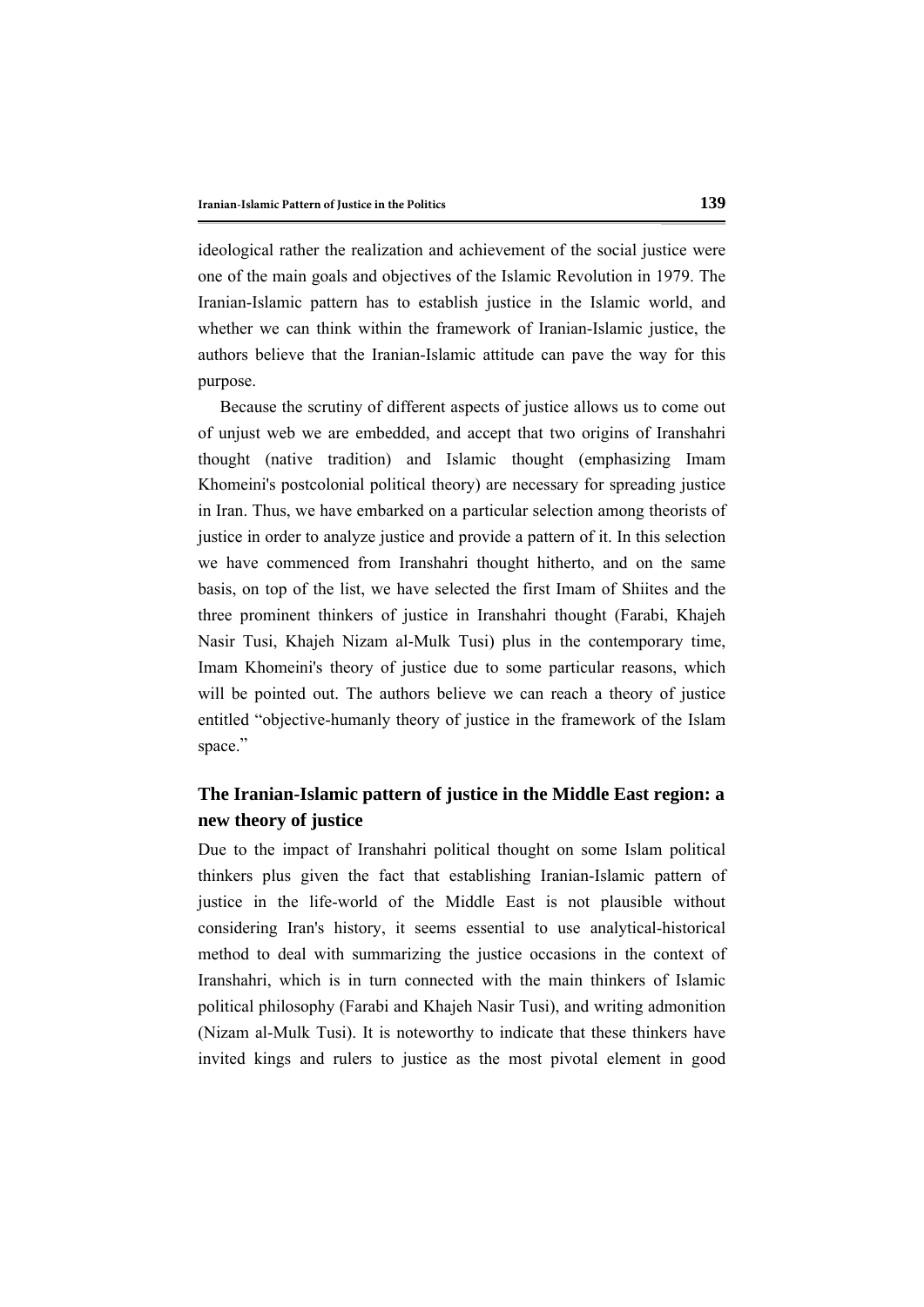government establishment. In this section of the article, thus, we discuss justice as the principal component of good government in Iranshahri thought.

In his writings, Farabi has discussed justice in three books: "Civil Politics," "On the Perfect State," and "Solitaires of Philosophy." In Farabi's view, human individuals are not equal, and they are in a hierarchy of abilities and talents based on their merits. Considering the hierarchy is required for continuing a government. In more precise statements, as claimed by Farabi, the Almighty enjoys virtues and perfections, and he has established the universe on the basis of his justice. The polis head should also act as the most perfect and virtuous person in society regarding virtues and rationality, including justice. S/he should establish his/her government on the basis of justice so that the government functions. Due to the very reason, the head of the perfect state should have twelve attributes including enthusiasm for justice plus standing against injustice and cruelty; passion for truth and protest against lie; and moderateness in satisfying his/her desires (Nazerzadeh Kermani, 1997).

Farabi raises just division or public goods and ratifying laws in order to preserve the rights of citizens as the primary task of government plus its survival (Nazerzadeh Kermani, 1997). In his opinion, justice means "to divide public goods belonging to all among all." Therefore "possibility of partnership" is the distinctive feature of' public and social goods that makes them different from private ones. As these goods belong to all citizens and they are outside private ownership, no one, from the head of state to the lowest ranking person, can vest, occupy, recapture or abuse them. The key point is that there is an equal share of goods for each citizen based on their competence and qualification. Each person has the right .to enjoy a part of' these valuable things consisting with their competencies, and any ups or downs in peoples' shares are regarded as a sort of injustice (Nazerzadeh Kermani, 1997). Therefore, injustice in this sense means getting upper or downer than this share, and if someone gets less or more than his appropriate share, he/she have not only violated not only his/her right but also all citizens. Justice is that the remainder is backed to the owner (person or people). Accordingly, each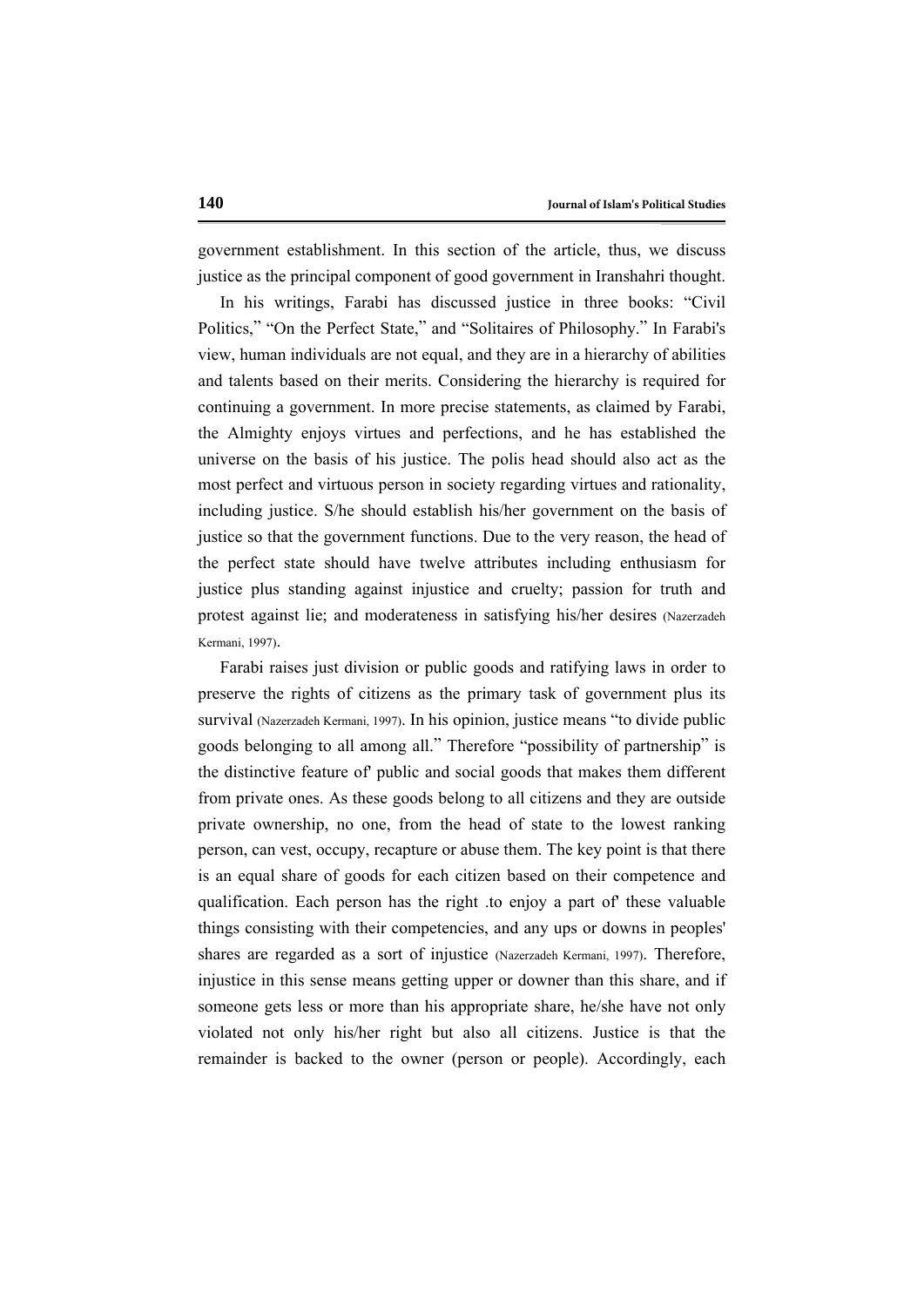person owns their own right. In the perfect state (utopia), justice has such an importance that its role is to regulate relations among the components of the state. It connects these components; so in Farabi's view, it is the cause of the survival of state and government (Nazerzadeh Kermani, 1997).

On the other hand, in the history of Iranshahri thought, Khajeh Nasir Tusi's status is significant in political philosophy and his definition of justice matters. Although Khajeh's opinions about justice like other Islamic philosophers are affected by Plato and Aristotle's thought, they are mainly rooted in the Quran and Islam. However, by following Aristotle and Moskuyeh, he has provided some details, which are specific to him amongst successive philosophers. Khajeh's different views on justice in his masterpiece arc as follows: Justice means realizing competencies and talents and considering deservedness and hierarchy, not absolute equality. Similar to Farabi, Khajeh Nasir assumed some definitions for justice including "giving a right to the rightful," and "placing all things in its right place." He denied absolute equality but regarded erasing discrimination against those who deserve equality. This justice definition, which is one of the most popular Islamic and Platonic interpretations of the concept, is very significant for Khajeh, and he starts defining this concept by examining the meaning of equality.

Following Farabi, Khajeh Nasir discusses on just division of public goods among all citizens and believes everybody should have a share according to his/hercompetencies and deservedness. He expresses the issue when he describes "king's laws and prerequisites of moderateness. In Khajeh's attitude, as the survival and stability of state and government are dependent on moderateness, the king must consider the subjects' conditions and preserve the moderateness law. Then, he enlightens the laws and prerequisites of moderateness. The first prerequisite of moderateness is to stabilize the crafts of people. A moderate society is divided into four crafts: the craft of pen, sword, and business plus agriculture. Justice is that none of these crafts departs from its deserved position and no craft tries to overcome other crafts because this departure leads to the violation of moderateness and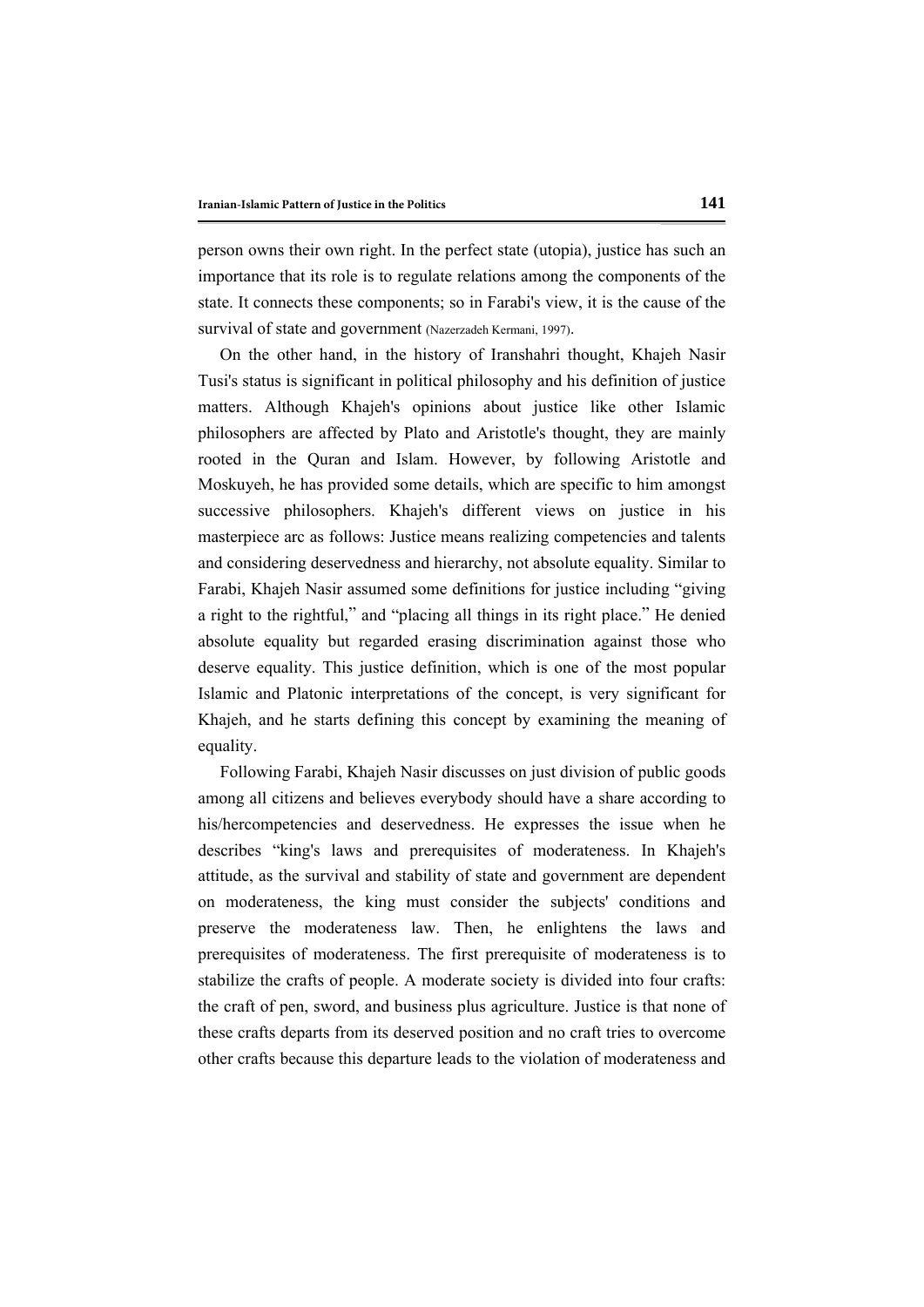social affairs turns into corruption. The second prerequisite of moderateness is that the king must consider the citizen's conditions and actions, and further determine their position according to their deservedness and talent. The third moderateness prerequisite includes the necessity for an equal division of public goods among people (Khajeh Nasir Tusi, 1994). Khajeh Nasir, thus, recalls repeatedly these three prerequisites to the king as the required and sufficient conditions of government lasting.

On the other hand, when we are discussing the position of Iranshahri thought, it is necessary to indicate Khajeh's book "Siyasatnama" (Politics Letter). In this book, the robust concept of "justice" as the vital element of government has been mentioned repeatedly. To put in other words, justice causes a government to be last; the kingdom is the God's gift, and the king should thank God by establishing justice. Applying such justice would bring about people's good wishes, which in turn, stabilizes government and causes salvation after death. Thus, the survival of political power depends on justice, and its ruin depends on injustice. Khajeh, therefore, by mentioning a hadith from the Prophet confesses "Power may last with infidelity (Kufr), but cannot continue with injustice (Zulm)" (Nizam al-Mulk Tusi, 1993, p. 6). On the other hand, Khajeh Nizam al-Mulk considers placing everything in its proper place and respecting competencies and deservedness plus hierarchies as the substantial components in lasting government; because according to this definition of Justice, social order is ruined as the result of displacing crafts and classes as well as by dissolving the frontiers between "the low class and high class" people. Therefore, lasting power is based on preserving hierarchy, or in more precise words, it is based on justice as by dissolving social order and the hierarchy of crafts, the state shall be corrupted, and the kings collapsed. Thus, to provide and preserve the government, Khajeh repeatedly uses the concepts of' justice" as "truth" as synonyms in Siyasatnama. "During history, from Adam (PBUH) hitherto, those nations that have established justice and equity, and sought the truth, have lasting power for many years" (Nizam al-Mulk Tusi, 1993, p. 42).

By examining various works (political philosophy and essay writing) of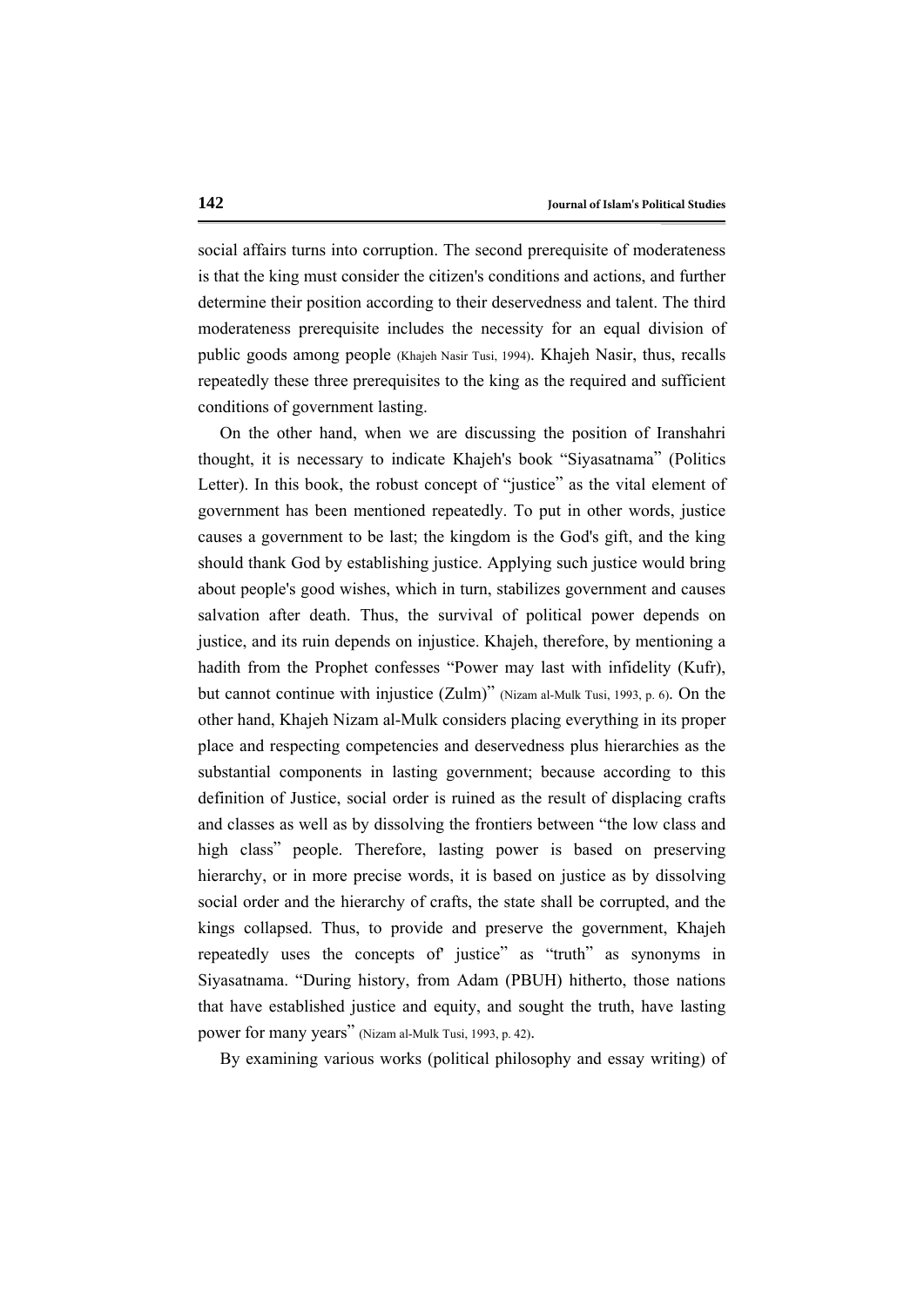leading figures of Iranshahri era, it is known that justice is the focal point of the political thought of Iranshahri time. In other words, the role and significance of justice have been regarded as the survival of the government, and consequently, it has acted as a criterion for implementing internal and external controller of authoritarian rulers. For that reason, it did not lose its manner as a criterion under pressure of authoritarianism. Thus, in order to provide a certain pattern of justice in the Middle East, we deal with examination of Shiite justice as a pattern for the Middle East life-world against socialist and liberal discourses (as dominant world paradigm).

## **Justice as a negation of discrimination and consideration of deservedness and equity: motive of Shiite thought of justice in Imam Ali's views**

The category of justice as a meta-historical element is the permanent question of divine religions, particularly the Islamic thought. In the Islamic outlook, justice in itself has a fundamental position about which many have discussed, both in Quran and tradition. Consequently, justice as one of the most controversial religious concepts has been discussed and scrutinized by Muslim thinkers including clergymen and philosophers. The Shiite thought has regarded justice as one of its religious principles, and its historical culture and belief have always considered it as its integral element. The Shiite view not only explains divine prophets, Islam Prophet and Imam's vocation within the framework of spreading justice but also depicts its utopia, which shall be realized by emerging Imam Mahdi (PBUH) solely in the shadow of justice.

As George Jardagh claimed, "the story of Ali regarding justice is one of the valuable heritages that upgrades the human status and human spirit" (Jardagh, 1996, p. 117). Thus, it should be stated explicitly that as one of the most permanent and eternal questions of political philosophy, justice is one of the most fundamental principles of Imam Ali's government without which his government could not be understood properly. We should not regard justice in Imam Ali's thought and lifestyle merely a moral issue but as one of the most fundamental principles of sociopolitical management in his political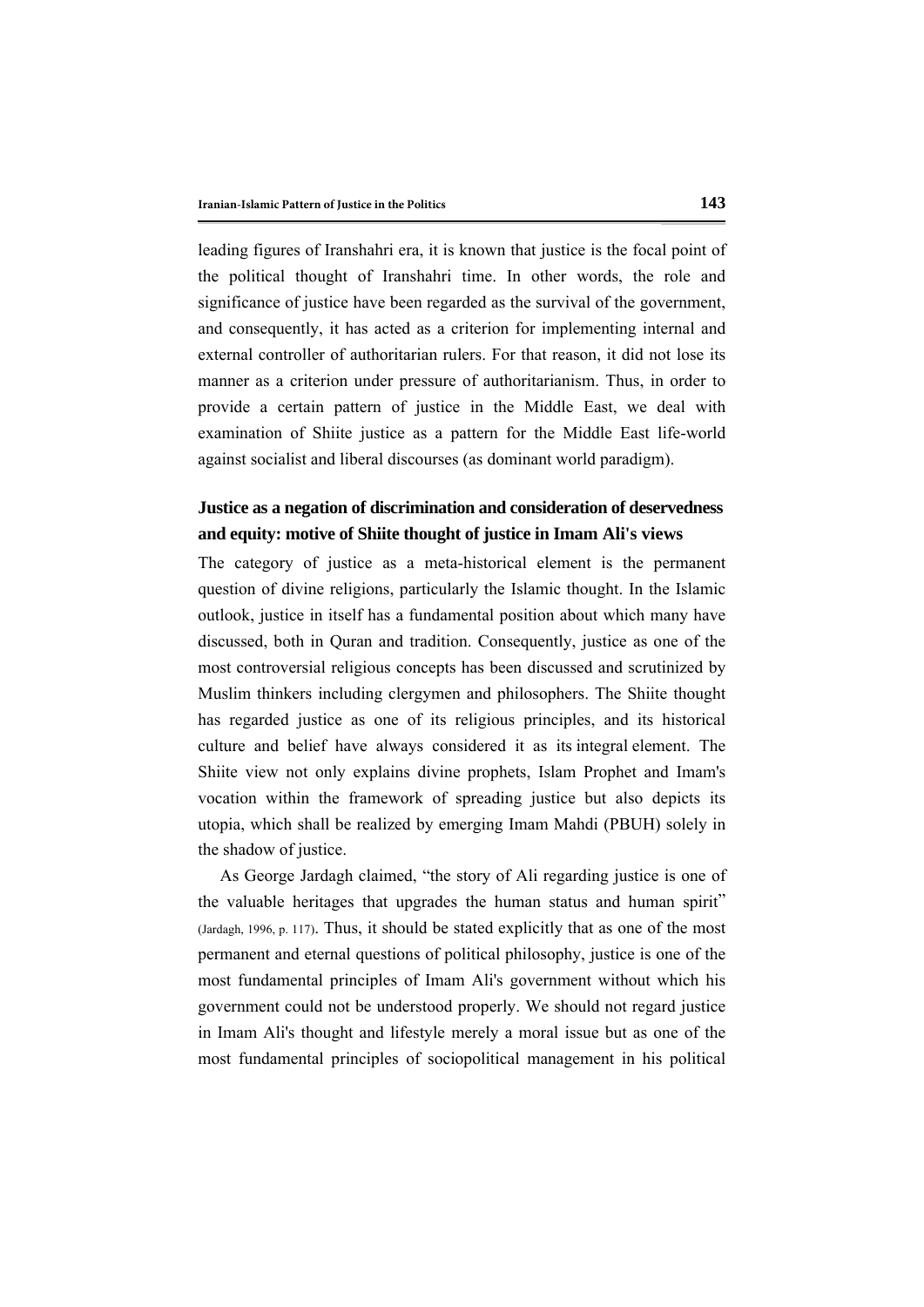structure. As George Jardagh points out "justice in Imam Ali's view is not something learned from others, although it became a school afterward, and it is not a plan necessitated by politics, although it became an inseparable component of government, but justice in his moral and spiritual school is a principle connected firmly to other principles, and it has a nature that cannot act against itself, Thus, it is as if seeking justice is the constituting liquid of his corporal structure, it is the blood circulating in his heart and vessels, and a spirit without which corporal life could not continue." (Jardagh, 1996, p. 64).

A concept repeatedly mentioned in Imam Ali's speech is "negation of every kind of discrimination as well as consideration of deservedness." In Imam Ali's city of faith, attention to the deprived people's affairs indicate that he has tried to create a wide space for rehabilitating such damages, Of course, it is evident justice in this meaning does not mean absolute equality of individuals, rather is equality among similar deserved ones. Further, as peoples' deservedness is different, differences among people are taken for granted in Islam. Imam Ali's interpretation of these differences is as follows: "as the Almighty has created differences among people's wills, demands plus other manners, and these differences are means of establishing life" (Nahj al-Balagha, Letter. 53).In this direction, by considering economic and social gaps among Muslims in society, and also the formation of a class-based society, Imam Ali pays special attention to the lower classes, namely those who have not any hope for continuing a reasonable and respectful life. In this regards, he says:

> "I order you, Maalik, always to keep the fear of Allah in your mind. Regarding the class of the poor and the disabled persons, namely those miserable people who have not any hope in society, it is necessary that they should be looked after, helped and well-provided. The Merciful Allah has explained the ways and means of maintaining and providing for each of these classes. Also, everyone in this class has the right upon the ruler of the State; the least minimum necessities for his well-being and contented living be provided" (Nahj al-Balagha, Letter. 53)

Thus, considering individuals' rights and removing deprivation is the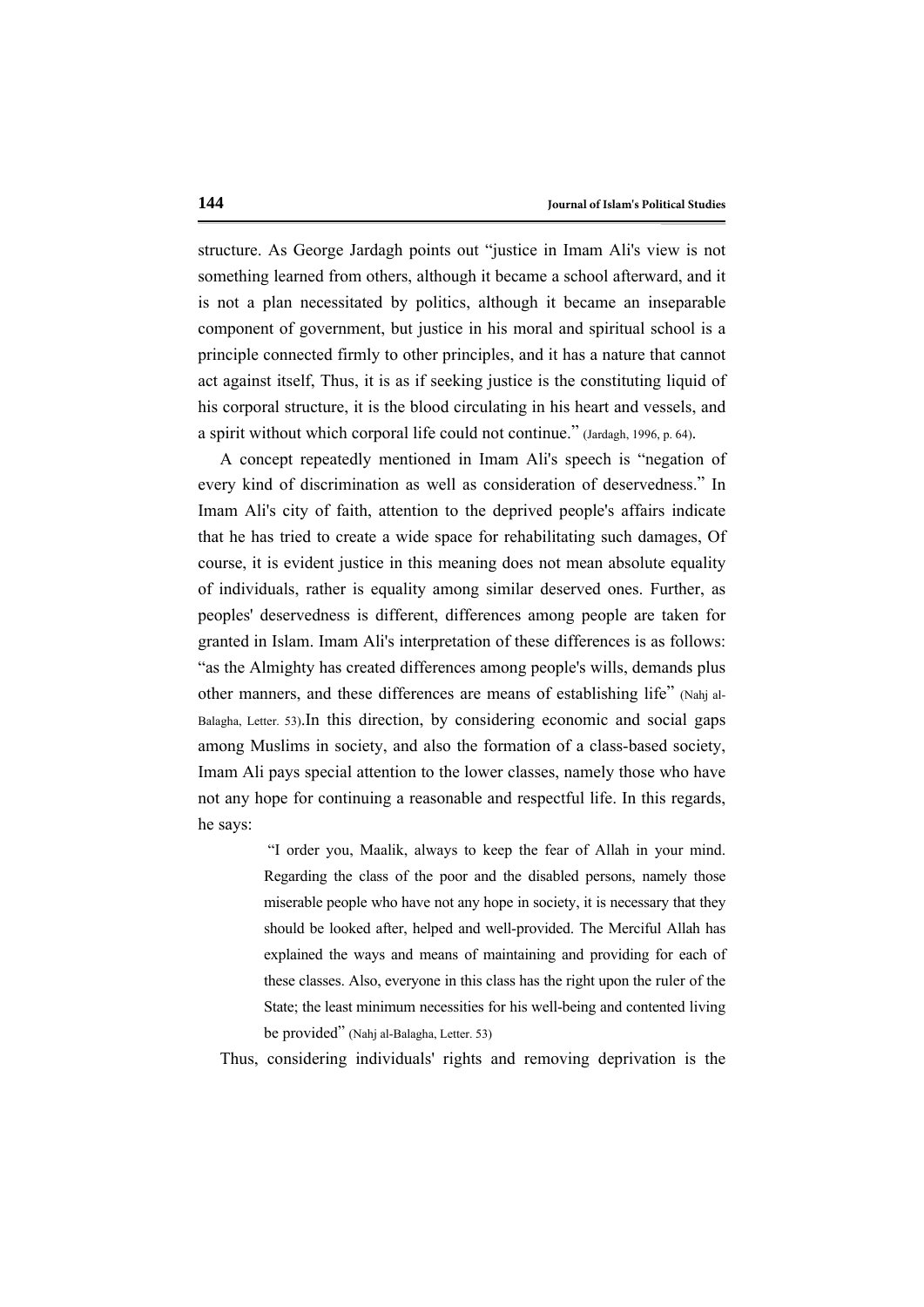inseparable component of Alavi justice, because he regards "just Imam as one who is guided and guides people as the God's uppermost follower and regards an oppressor leader, who is misled and is misleading, as the worst people" (Nahj al-Balagha, Letter. 53). This attitude has been reiterated in Imam Ali's letter to his agents in a more widespread manner. He emphasizes in his letter to Maalik Ashtar:

> "I order you, Maalik, treat people in a kind and good manner. Never treat them like beasts and never regard them as an opportunity for misusing them because they are two categories; they are either brothers,in religion with you, or similar in creation like you" (Nahj al-Balagha, Letter. 53)

Therefore, Imam Ali reiterates to Maalik "avoid monopolizing and allocating things in which all people are equal" (Nahj al-Balagha, Letter. 53). By this sentence, Imam says that the issues in which all people have equal rights should not be monopolized; because concerning the creation, Imam is like all other people, and thus, apart from any conditions, human beings are equal in terms of rights. Consequently, Imam considers right for all people, whether close or far, equally and says: "enforce right for the deserved people, whether close or far" (Nahj al-Balagha. Letter. 53). In Imam Ali's opinion, therefore, the concept of justice and right are closely intertwined, their meaning is connected. Further, one of the most, significant aspects of that meaning is to realize the rights of humans plus negation of discrimination in those spheres in which they are equal.

This section of the article was an attempt at scrutinizing the concept of justice in Imam Ali's view. No doubt that his speech and performance regarding government is the reflection of human historical conscience regarding justice, particularly Imam Ali's government is the only case in Islam history that an innocent Imam had seized political power and led the Islamic society. Certainly, the formation of Alavi state created a new political and spiritual life-world not only for the Islamic society but also for the human history. It provided required conditions for restoring the functions of a justice-seeking government among Muslims in the circumstances the Muslim society had experienced two decades of despair. Toward this end,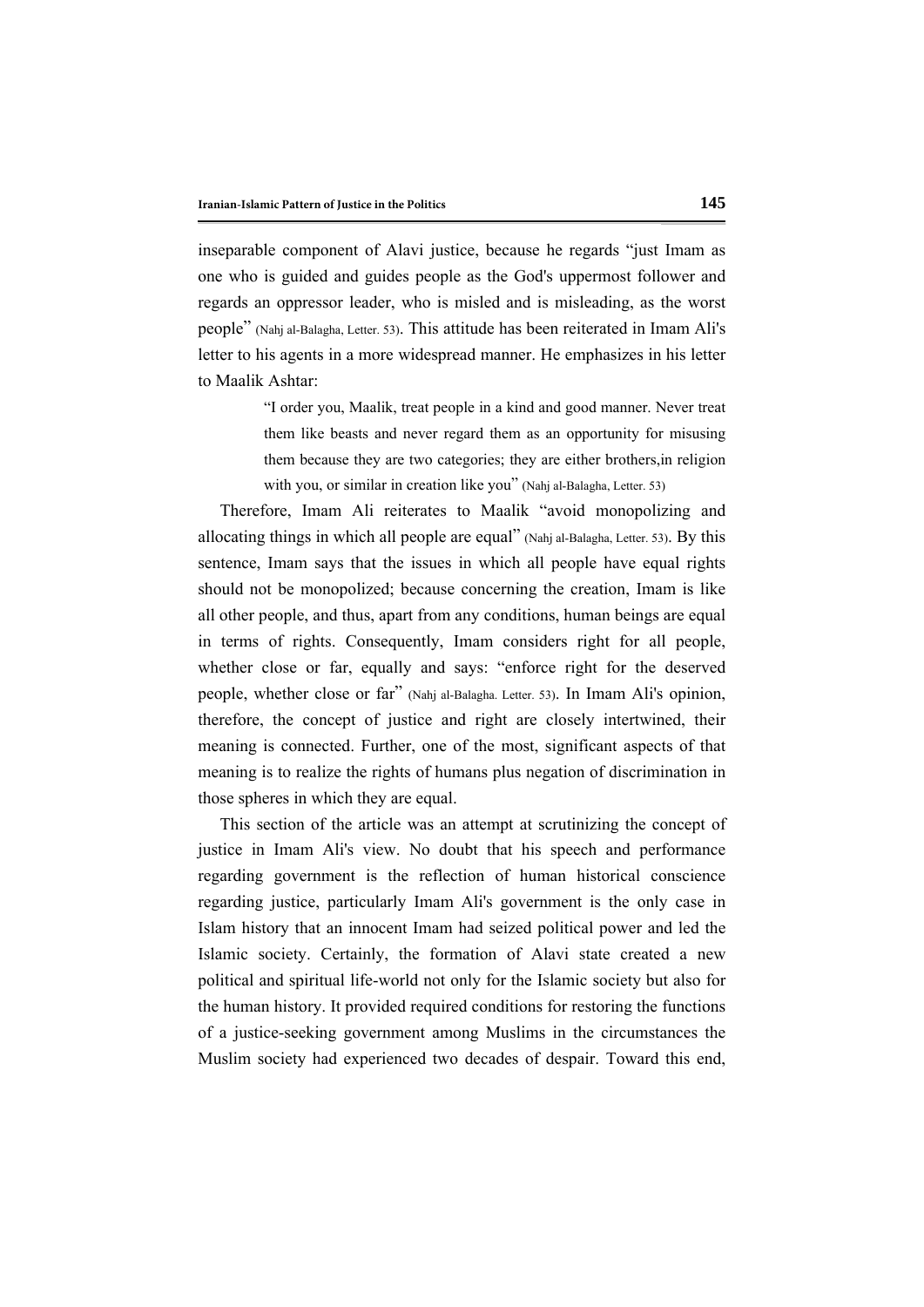Imam Ali's government should be regarded as the most prominent pattern of Islamic government after the Prophet's one that provided a different definition of politics and used all powers, for spreading justice, negating oppression and discrimination, and realizing equity in the Islamic society.

## **Justice, an uprising against oppression, and injustice, and preserving independence: motive of justice discourse in Imam Khomeini's thought**

Iranshahri thought and Islamic political philosophy experienced recession and weakness in a part of their history. In this period, the problematicity of justice was forgotten, and as the result of Shiite Akhbari School accompanied by authoritarian rulers' repressions, justice has been consigned to obscurity. However, in our time, justice has been revitalized again by a concussive thinker, i.e., Imam Khomeini, and his "Just government," "just law" and so forth, were paying attention to. Accordingly, justice-seeking and Islamic Awakening Movement engaged a part of Islam World gradually. As a religious thinker with a comprehensive understanding about religion and a rational-mystical look to religion and politics, Imam Khomeini considers establishing Mohammadian Pure Islam as the most reasonable practical way of realizing the oppressed people's rights.

An Islamic government based on monotheism is a just government, and all its consequences are just as well. In this regard, Imam Khomeini says: "Islam highly regards the law as an instrument for realizing the oppressed people's rights since it considers that as means of realizing justice in society. In other words, the law is for enforcing and establishing just social order to realize rights and nurturing elevated humans" (Vahdat, 2011, p. 227). Put differently, from his viewpoint, politics is the knowledge of virtue, justice and guiding human being on a spiritual path. Thus, Imam Khomeini could be considered as one of those who revitalized the Islamic political philosophy.

By scrutinizing Imam Khomeini's various books; we can find out that he explains the determining statements of justice in negating oppression and seeking independence in order to explain the general direction of Islamic Justice. Thus, he criticizes communism and capitalism in the direction of the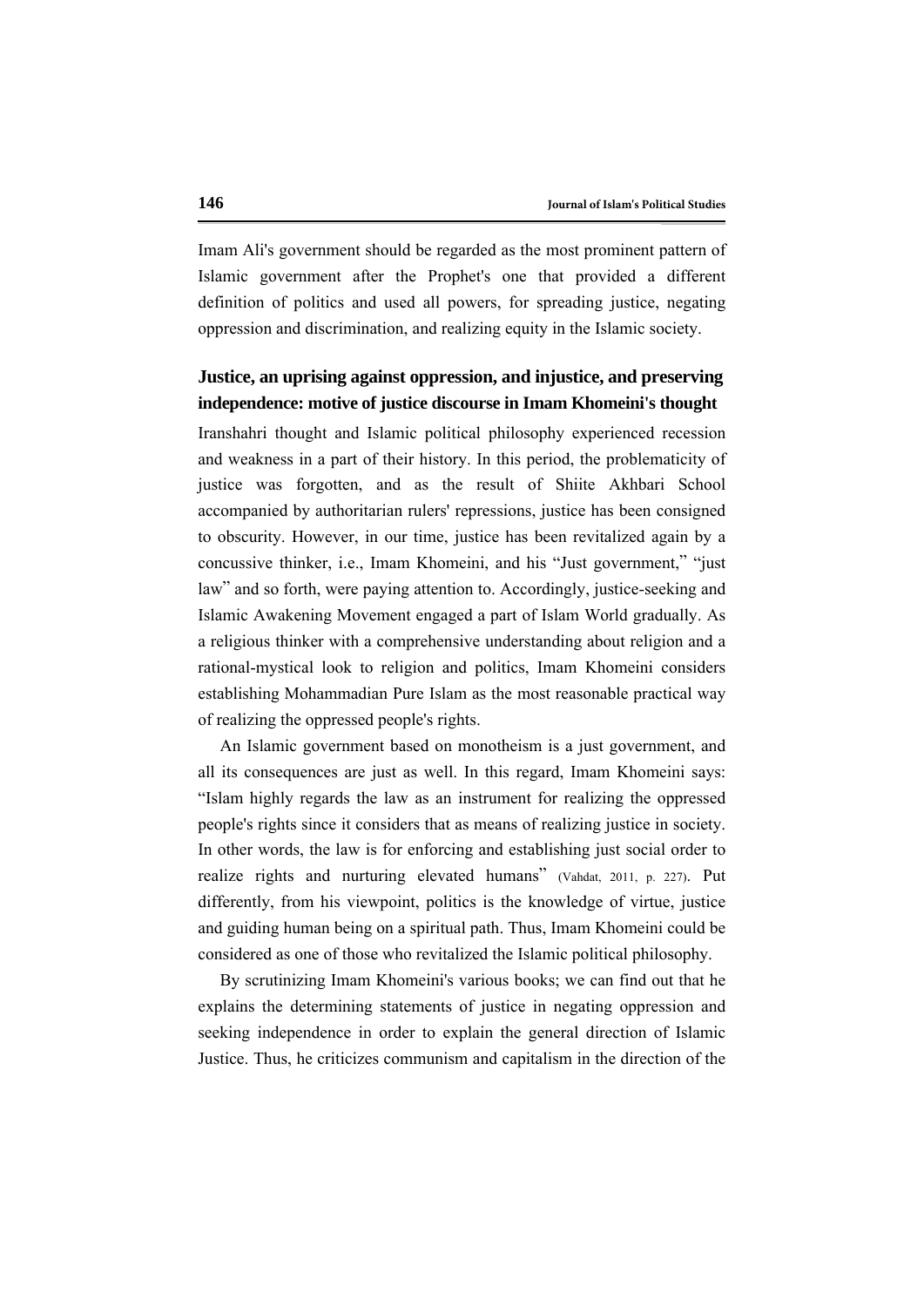slogan "neither East nor West." As he says: "we are now trapped in two currents: the first current anti-communism according to which whoever talks about the oppressed and exploited people plus the oppressors and exploiters, is regarded as a communist. The second current says if one protests against the division of lands and properties, he defends capitalists and feudal. This is while Islam does not agree with neither capitalism nor communism" (Khomeini, 1989, p. 292). "Islam does not agree with oppressor irrational capitalism that deprives the oppressed masses. Preferably, in its texts and tradition, Islam condemns capitalism and regards it as a system against social justice. Islam is not a regime like communism and Marxism-Leninism, which is against private ownership and defends commune. Rather it is a moderate regime that respects ownership in production and consumption in a limited form, and thus, if principles of Islam are implemented, the wheels of a balanced economy will move, and social justice will be realized (Khomeini, 1989). Referring to this quotation, it can be stated in Imam Khomeini's political thought; justice means neither absolute individual freedom for an accumulation of capital nor true equality in terms of using resources of society. Instead, Islam regards equality in existent opportunities as justice.

In more precise words, Imam Khomeini regards justice as a negation of capitalism in order to gain independence: "Islam does not agree with cruel oppressor capitalism that deprives the oppressed masses. Islam condemns capitalism in its texts and traditions and regards it as against social justice. Although some who are trapped in misperceptions about Islamic government have shown that Islam is a proponent of uncontrolled capitalism and tried to blacken the bright face of Islam and pave the way for enemies of Islam plus introduced it as a pro-Western capitalist regime, it is a moderate regime that acknowledges private ownership. Islam respects ownership in a limited way conditioned so that it moves the wheels of the economy and realizes social justice, which is the required condition for a sane regime" (Khomeini, 1989, p. 36). Referring to Imam Khomeini's view, the state should interfere in economic policy in order to support the deprived strata and the poor, control properties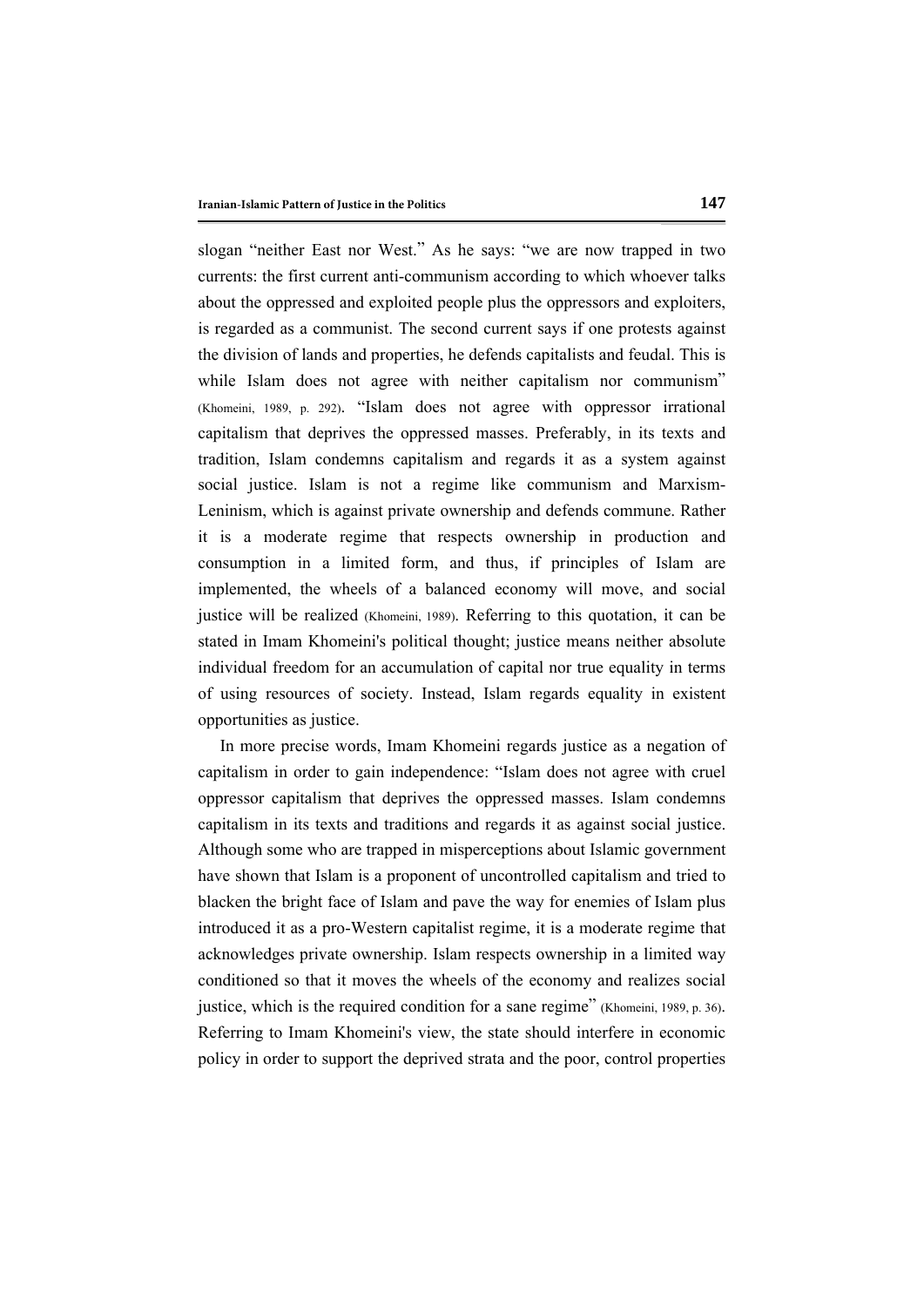of capitalists and create equilibrium in society. On this basis, the state should organize the main parts of economic activities in society and takes responsibility for managing the economy (Khomeini, 1989).

Consequently, it is understood that Imam Khomeini regards justice as a tool for preserving independence and preventing from injustice and corruption. For that matter, Imam Khomeini interprets justice in the shadow of gaining independence and believes that they will pave the way for the oppressed and Imam Mahdi's world government. Imam Khomeini regards supporting the oppressed people, serving the weak people, considering the deprived and emancipating them, eradicating poverty and class gaps as the primary tools for reaching peace. Of course, he considers suitable bedbuilding in the international system that culminates in destroying the West and East dominant systems, considering human values establishing a just system in the world, and eradicating poverty (Khomeini, 1989). Consequently, Imam Khomeini regarded power and force politics at the international stage as an unjust and cruel system, which is not acceptable for the Islamic Republic, and he denied such an attitude in Iranian foreign policy to which Iranian people cannot compromise (Khomeini, 1989).

We can conclude from this section that despite major theses about justice provided by elites and intellectuals, most of them were not provided within the framework of native thought and never popularized. Justice, thus, (in both western arid eastern versions) could not be effective and could not resolve the problems of justice. While the dominant trends in the Middle Eastern geopolitics paid attention to only one dimension, some intellectual provided a complicated and multidimensional interpretation of the problems of Iran and Islam World. They had found out that the problem of Islam world is not political, religious or underdevelopment. They had realized that political, religious and underdevelopment are the consequences of a more fundamental problem, which is the lack of political independence. Imam Khomeini was one of the prominent figures of the twentieth century who found out that the main problem of Iranian society in particular and Islam World, in general, is the lack of independence in its real meaning. He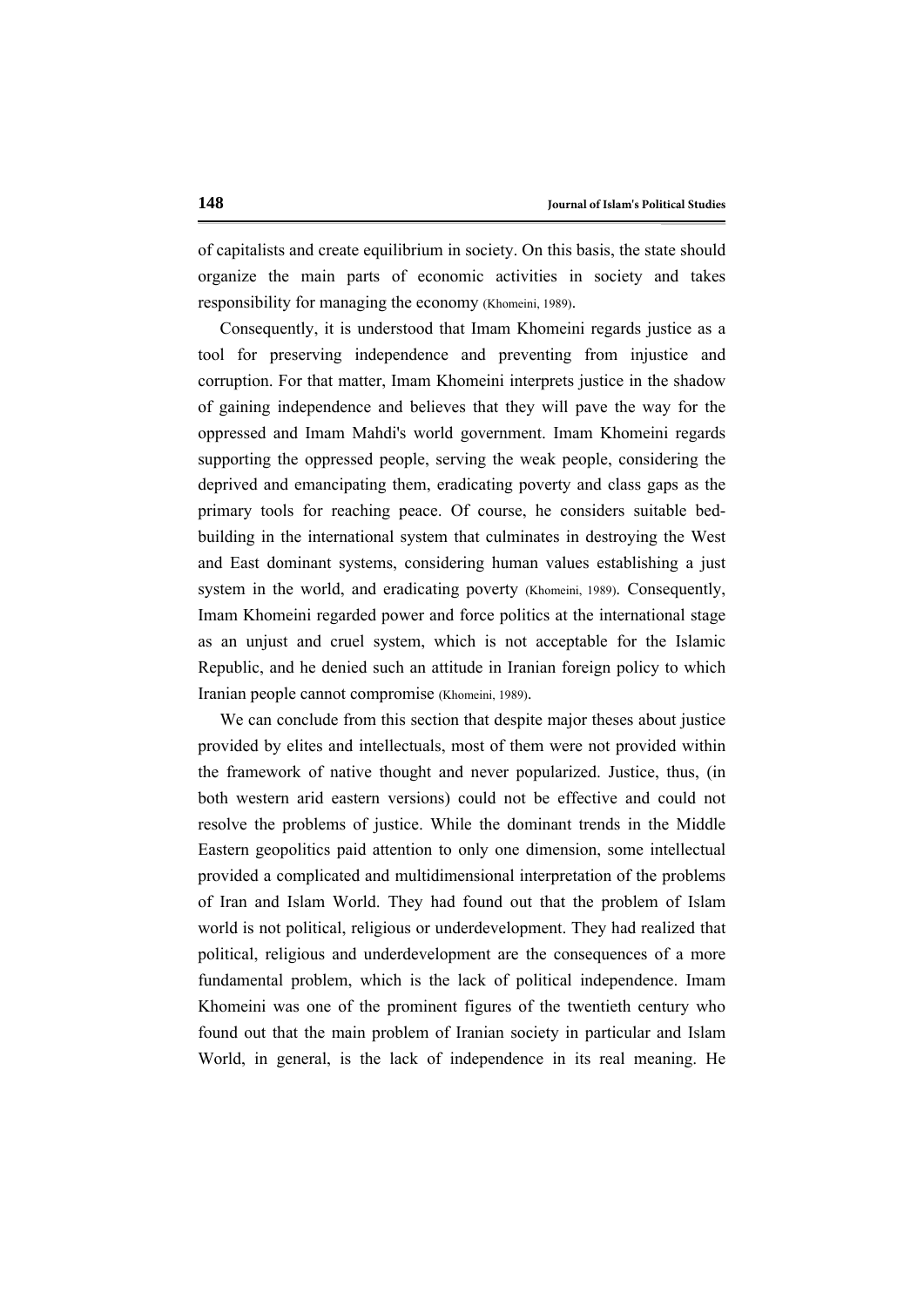considered such independence in anti-Western ideology and confrontation with the US, which is the symbol of individual and social independence.

### **Conclusion**

It seemed that the advancement of liberal democracy predicted by Alexis de Tocqueville more than a century ago, had reached its ultimate station; an event celebrated by some as "the end of history. "However, in the noises of this world event, we cannot ignore the opposite voices mainly propounded by ethnic, national and religious rivalries. These rivalries have different reasons. The new international Roman dominance (or the American international dominance) even when it conveys its blessings to non-western societies (and non-assimilated groups in the West) through non-violent means are faced popular resistance due to that they are regarded as lights of imperialist hegemony. Thus, in such political and economic situations, which is indicating "emergence of a long iced night" according to Max Weber's famous quote, we are witnessing the formation of some theories criticizing liberal democrat structures and providing new patterns of justice at a global level. However, by accepting relativism, these theories practically reached the justice pluralism because if a kind of justice has not a constant base distinct from the demands, wishes, and purposes of individuals in a society, then it cannot find strong bases for realizing itself and will move toward realism and conservatism plus being the ideology of dominant systems. Besides, it cannot prove itself. Such theories soak in ideologies, miss their path and goal and practically move in a path contrary to their objectives for which they have been created. Hence, Rawls' view about justice in the West has only effect on liberalism as much as Ash'arism on Sunni Islam, Akhbarism on Shiite Islam and Marx's relativism on socialism. One of the ways, therefore, for preventing a theory from being ideological is that it should be based on general and public principles, which do not change during time and they are valid for all humans in all history. Thus, they are not historic. We call these general principles "absoluteness" which is against "being historical" and "relativity."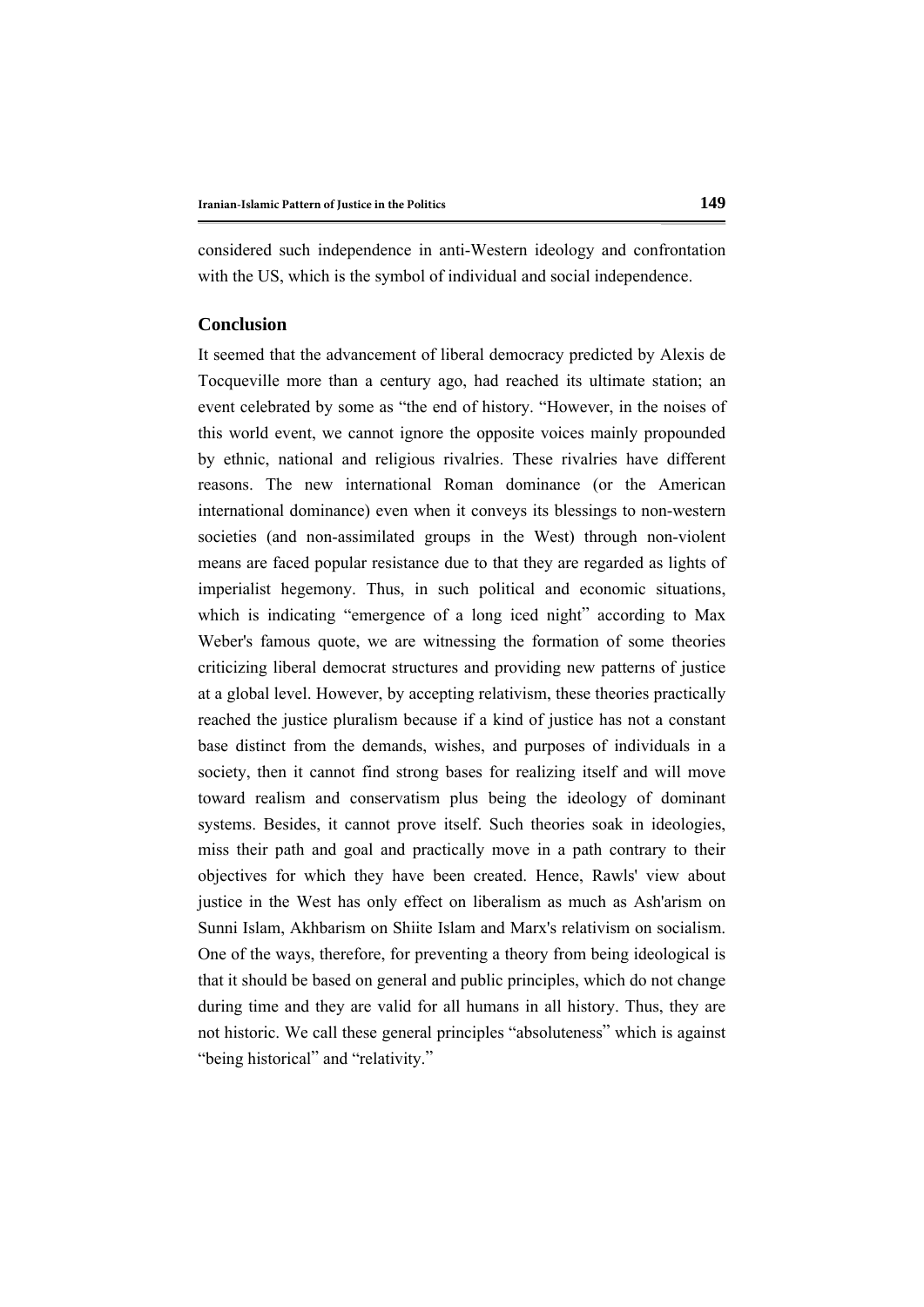Given the permanent justice problematicity in the Iranian-Islamic Lifeworld, we tried to provide an Iranian-Islamic pattern of justice, which is consisted of its cultural and social situation and others can use it as an alternative because this approach is comprehensive, i.e. the pattern includes all dimensions and spheres of human personal and social life. Further, it enjoys the potential for explaining and exploring all spheres of life and does not neglect any dimension of human, society and its constituent elements. We can find out the widespread feedbacks of Islamic Revolution doctrine in the recent uprisings of the Middle East region. Reflection about Islamic Revolution discursive principles and constructs indicate that justice, in both conceptual and content aspects, as the most precise and comprehensive attitude, has been propounded in Imam Ali's thought. The issue provided the grounds for theorizing on justice. However, the grounds used these elementary seeds and provided the base concerning justice in Islam, in general, and Iran, in particular, was Islamic political philosophy and Iranshahri thought.

Therefore, processing the theory of justice within the framework of Iranian-Islamic domain is remote from the radical approach (based on ancient values and irrational modernism) that regards Islam as not having any pattern for justice and thus, recommends the western pattern of development and equality including liberal democracy and socialism. Given the importance of independence-seeking, it prevents the Islam World from passiveness against the patterns based on western doctrines and non-native pattern because of more imitation of liberal and Marxist models are not appropriate for establishing justice and independence. Therefore, Islamic experts and thinkers including Sunni and Shiite ones must use Iranshahri justice and Islamic doctrines by paying attention to the requirements of time and place for explaining and operationalizing justice and progress according to the Iranian-Islamic approach. If these components of justice are implemented in the Middle East, the Iranian Islamic system will turn into a successful pattern in the contemporary world. Such ' an issue will not be realized unless a public movement takes place in order to reflect about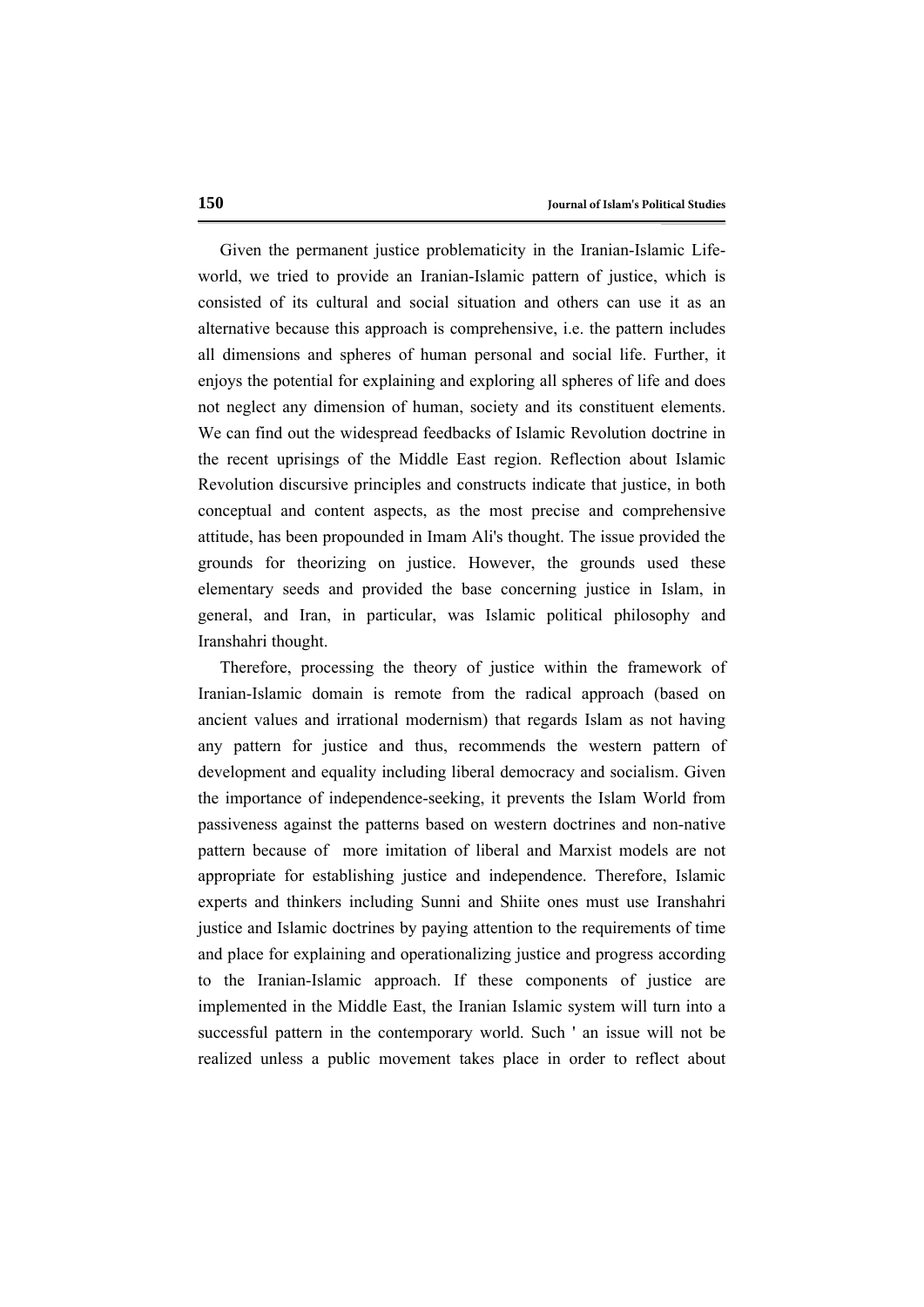sublime Islamic concepts and Iranshahri doctrines, and through making it native, a model of justice is provided with an Islamic-Iranian approach to the Islamic Awakening movements. Finally, the purpose of the current paper was to return to the urgent need for the effective theorizing in fair governance, using the experience of the historical, cultural and religious life of our native society, to present the three components formulating such a model. Once, the reputable philosopher, Aristotle hinted "the problem statement is half of the way." If we borrow Aristotle's idea for the present paper, it must be stated that attempts to look at foundations of such a theory as an outset to the problem statement are the product of the basic necessity of society today.